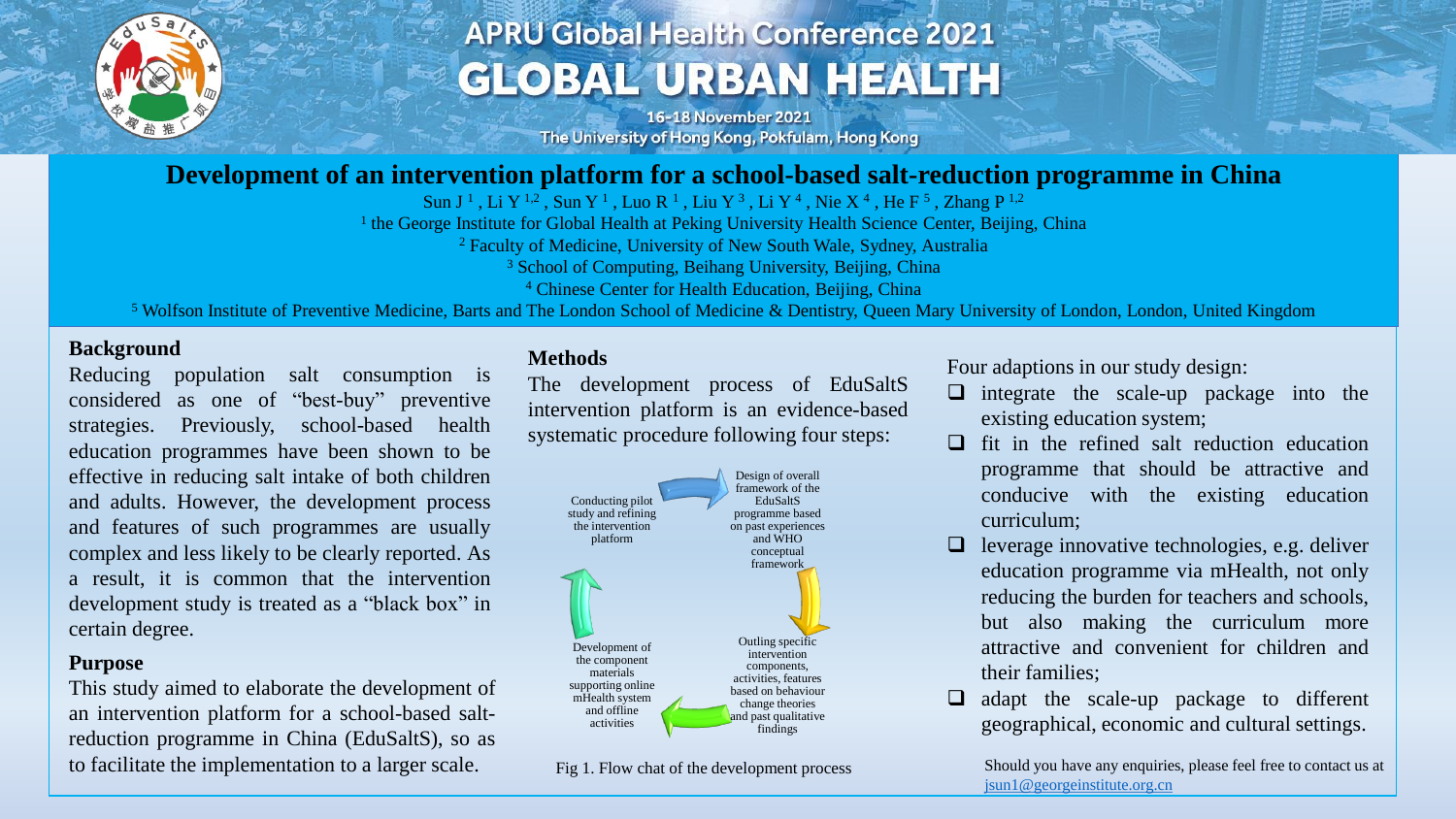

# **APRU Global Health Conference 2021 GLOBAL URBAN HEALTH**

16-18 November 2021 The University of Hong Kong, Pokfulam, Hong Kong

## **50 Development of an intervention platform for a school-based salt-reduction programme in China**

### **Results**

The output is an innovative mHealth-based health education system, called "The EduSaltS platform", targeting primary school students and their families. Facilitated by a WeChat application, it provides standard and flexible support on school healthy environment development, classroom, home health education curriculum and real practice, and performance evaluation and governance.

#### **Online health education cartoon curriculums**

• Online Health education cartoon curriculum is the main intervention component of the EduSaltS platform

#### **Health knowledge battle**

• By timely participating one-to-one health knowledge battle with other online users or robot, students and their families can cultivate interests in learning salt-related knowledge and other health knowledge.

#### **Ranking**

• This part is displayed on the home screen where participants can easily find out their own ranking position assessed by the intervention activities they completed and the functions of the intervention platform they used.

#### **Salt reduction resource kit**

• In this module, users could use all developed intervention materials of EduSaltS programme, to enhance their self-learning.



#### **Health information**

• This is a continuous update module that researchers would continuously update new health information and useful materials. Users were welcome to use this module to learn more health knowledge

#### **FoodSwithch**

• By scanning the bar code or searching food name, users can identify and compare the sodium content on the nutrition label of prepackged food, at the same time, it also recommends healthier products of the same kind that contain lower salt

#### **3-day Salt monitoring**

• By weighing household salted condiments and continuously recording every meal for 3 days, it can estimate salt intake and realize the main sources of salt for users.

Fig 2. Descriptions on main functions of the 'EduSaltS' intervention platform

Should you have any enquiries, please feel free to contact us at  $\frac{\sin 1}{\cos 2}$  georgeinstitute.org.cn